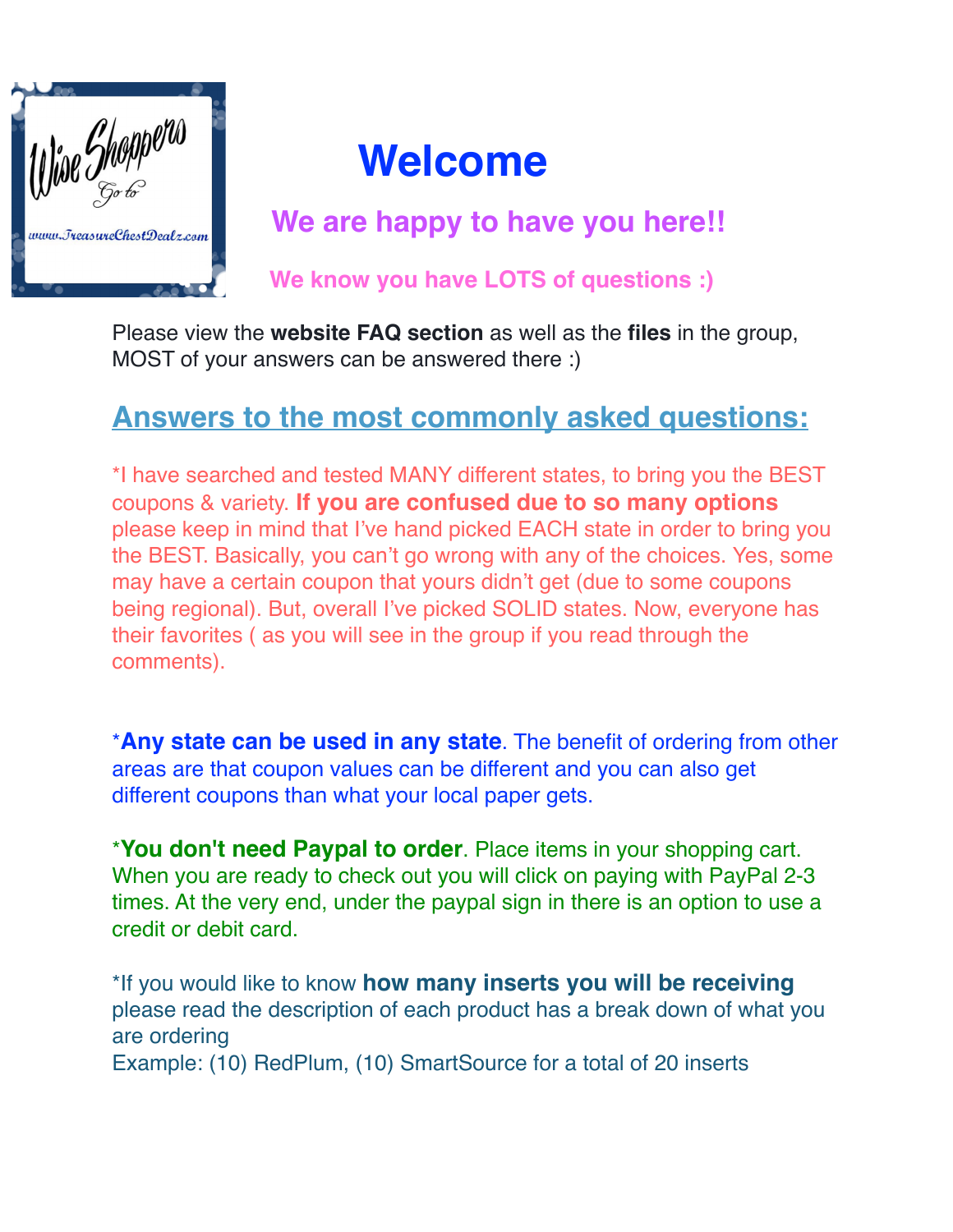## \***Exact Preview schedule**:

Monday: Ohio (early SmartSource), South Carolina (early RedPlum) Wednesday: Cincinnati sets Thursday: California & S. Florida Friday- Michigan, Georgia, Minneapolis & Oklahoma Saturday-Texas & Ohio sets Sunday-South Carolina SmartSource



\*\*If purchasing Orlando or Chicago please be aware you are buying blindly, previews for Florida and Chicago will never be posted\*\*

- \* If you would like to **order more then one state** please place separate orders since each state is shipped directly from that location.
- \* **Thursday at 5pm** is the cut off for **Saturday shipping** for California, Georgia, Michigan, Minnesota, Oklahoma and Orlando. Everything is shipped 2-3 day Priority flat rate. So, if it's shipped on Saturday you would receive it Monday or Tuesday. Each state is marked when it starts shipping. So just add 2-3 days from the ship date
- \* Texas, Ohio sets, Ga/Cali combo's start shipping AFTER the release. Please read the description

\***Tracking** will be emailed to you WHEN I print your label. I do print labels early so you may get tracking early but please remember the order will still ship on the scheduled ship date that is listed on the site. (the ship date is on the picture of the product and also in the description. All orders are **shipped Priority 2-3 day mail,** with tracking and insurance so you should expect it 2-3 days after the ship date.

\***If you do not see your tracking** please check your "junk" mail. Tracking is emailed to the email address associated with your Paypal account (if you have PayPal)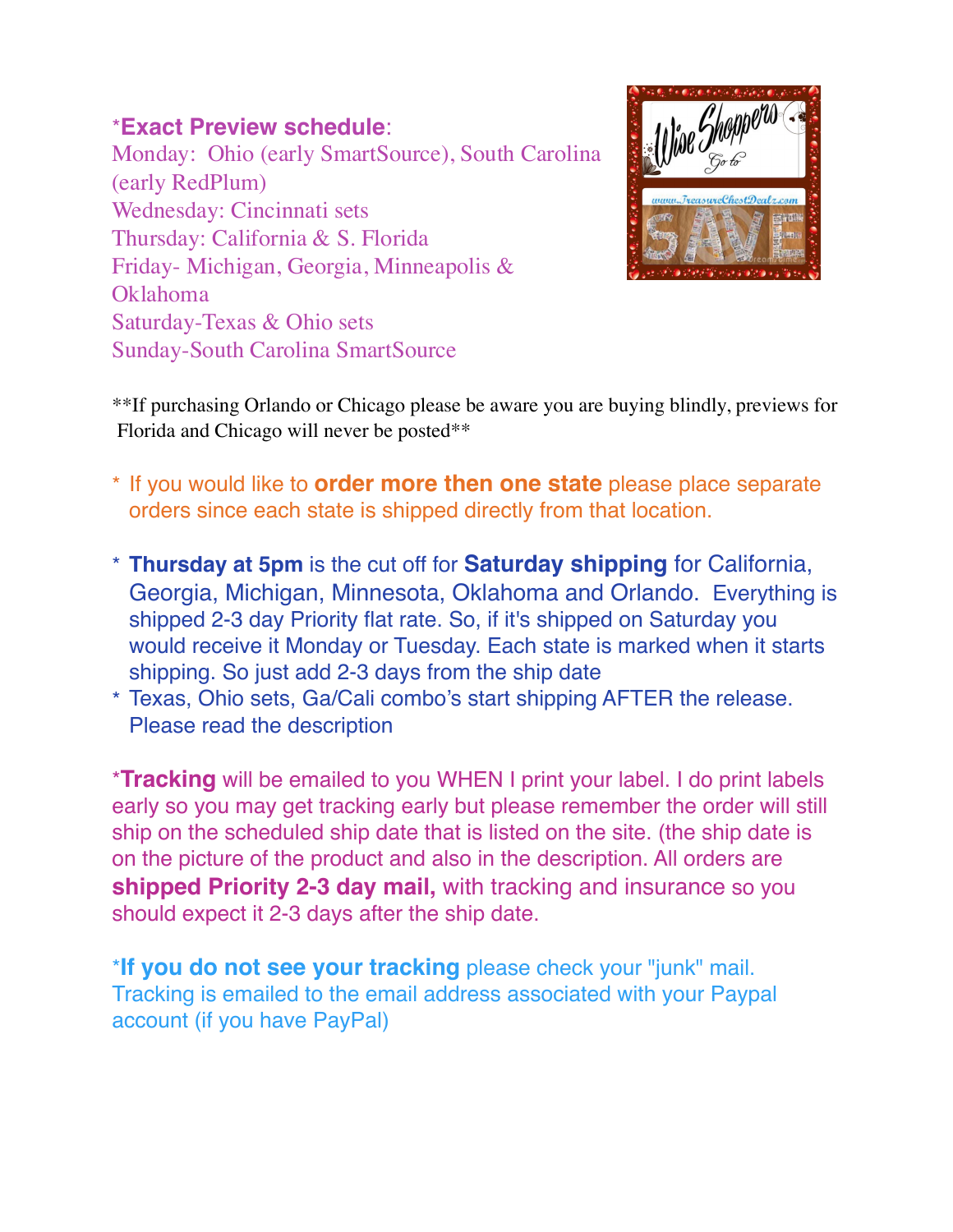\***To order more than 10 sets**, add the items to your shopping cart. Once you are finished adding the items you would like in your shopping cart proceed to check where you can adjust your quantity at that time.

- \* **You do not have to Pre-order**, you can wait for the previews then place your orders (please be advised that some states will be sold out).
- \* My advice is to scroll through the group and look at past inserts from different states so you get an idea of values ect.

## *A little about each state:*

**California** tends to get higher values ( Huggies is a hit or miss, no Almay, Uni can be added on-it has to be shipped in), does get Tide/Gain in P&G

**Michigan** is a SOLID choice, usually has everything you see in the Sunday Coupon preview and more. Always gets Henkle, Huggies, Almay, Garnier ( No Unilever for Michigan) does get Tide/Gain in P&G

**Cincinnati** VERY SOLID choice, starts shipping Wednesday/Thursday before the release. Always gets Unilever, Henkle, Huggies, Almay, Garnier,does get Tide/Gain in P&G

**Georgia** Has the strongest RedPlum (usually) no Unilever unless its an add on-always gets Henkel ( 99.9% of the time Ga get Garnier),does get Tide/Gain in P&G

**Minnesota** always gets Unilever, Huggies, Almay & Henkle,does get Tide/ Gain in P&G

**Early Ohio** Smartsource (well, besides being just an all around good insert….who doesn't love EARLY)

**Texas** always gets Unilever & Almay, does get Tide/Gain in P&G